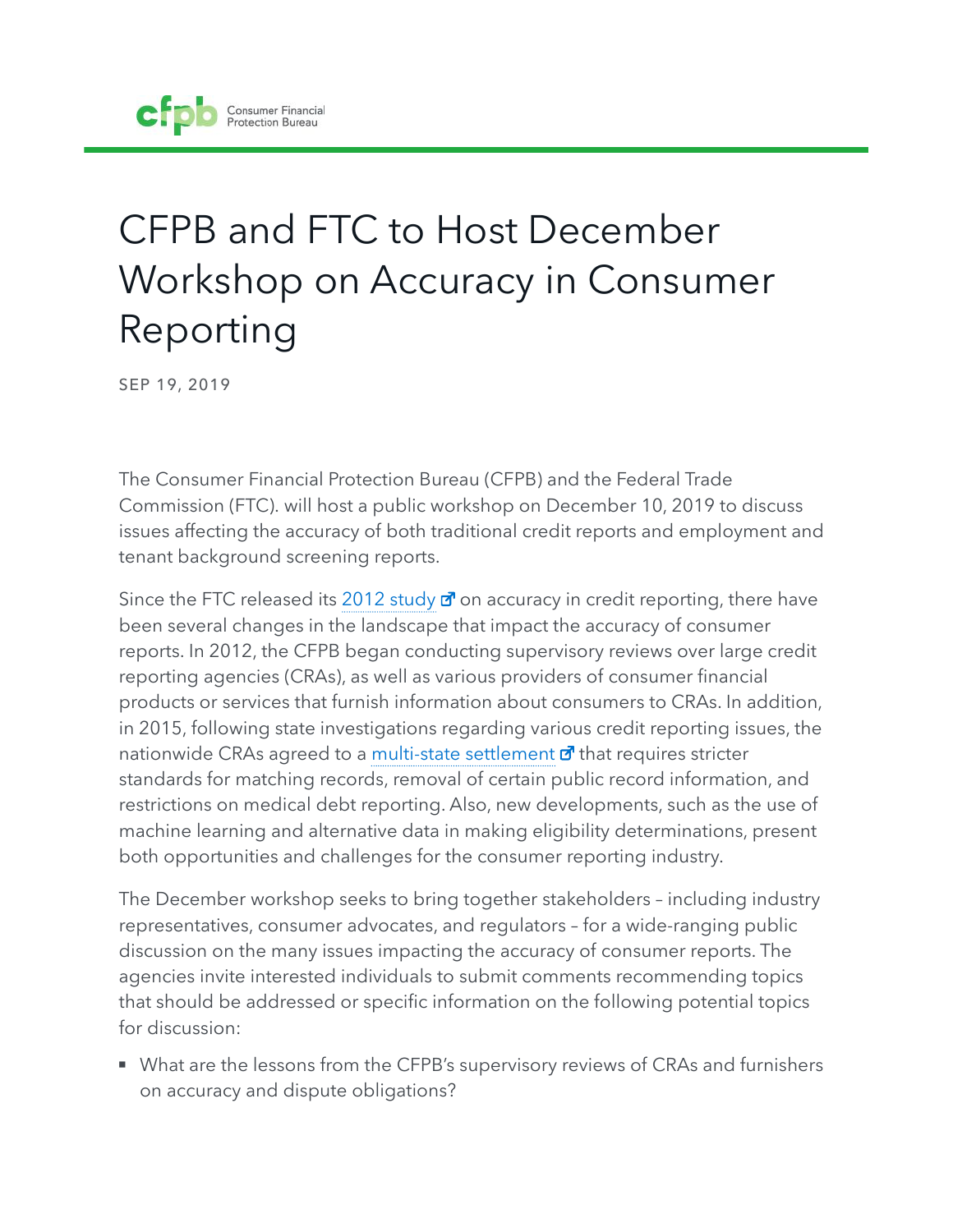- What are the lessons from CFPB and FTC enforcement cases on furnisher and CRA accuracy obligations?
- How do furnishing practices differ based on the types of furnishers and information they furnish to CRAs and how does that impact accuracy?
- What has been the effect of the removal of most civil judgments and tax liens from credit reports and recent changes in the reporting of medical debt?
- How do background screening CRAs address accuracy in light of the limited personal identifying information included in public records?
- What opportunities or challenges does inclusion of non-traditional data in credit reports, credit scoring models, or background screening reports present for accuracy?
- Can new technologies and data management practices be used to improve accuracy?
- How do consumers learn about inaccuracies on their consumer reports and navigate the current dispute process? What are the experiences of victims of identity theft in the dispute process?
- How have the changes to the dispute process contained in the National Consumer Assistance Plan, which evolved out of the 2015 multi-state settlement, impacted the consumer experience?
- Once consumers get erroneous information removed from their credit files through the dispute process do they still have difficulties getting loans or other credit?
- What government measures (including changes in the law) and private sector measures could improve accuracy? What are the costs and benefits of these possible measures?

Comments may be submitted until January 10, 2020, electronically at https://www.regulations.gov/docket?D=FTC-2019-0073 a<sup>7</sup> or in written form. If you prefer to file your comment on paper, write "Accuracy in Consumer Reporting Workshop" on your comment and on the envelope and mail your comment to the following address: Federal Trade Commission, Office of the Secretary, Constitution Center, 400 7th St., SW, 5th Floor, Suite 5610, Washington, D.C., 20024.

Requests to participate as a presenter or panelist at the workshop can be submitted to AccuracyWorkshop@ftc.gov. If a proposed panelist or commenter is affiliated with an entity that has provided funding for research, analysis, or commentary on relevant topics, please identify such funding and its source in your comment or in your request for consideration as a speaker.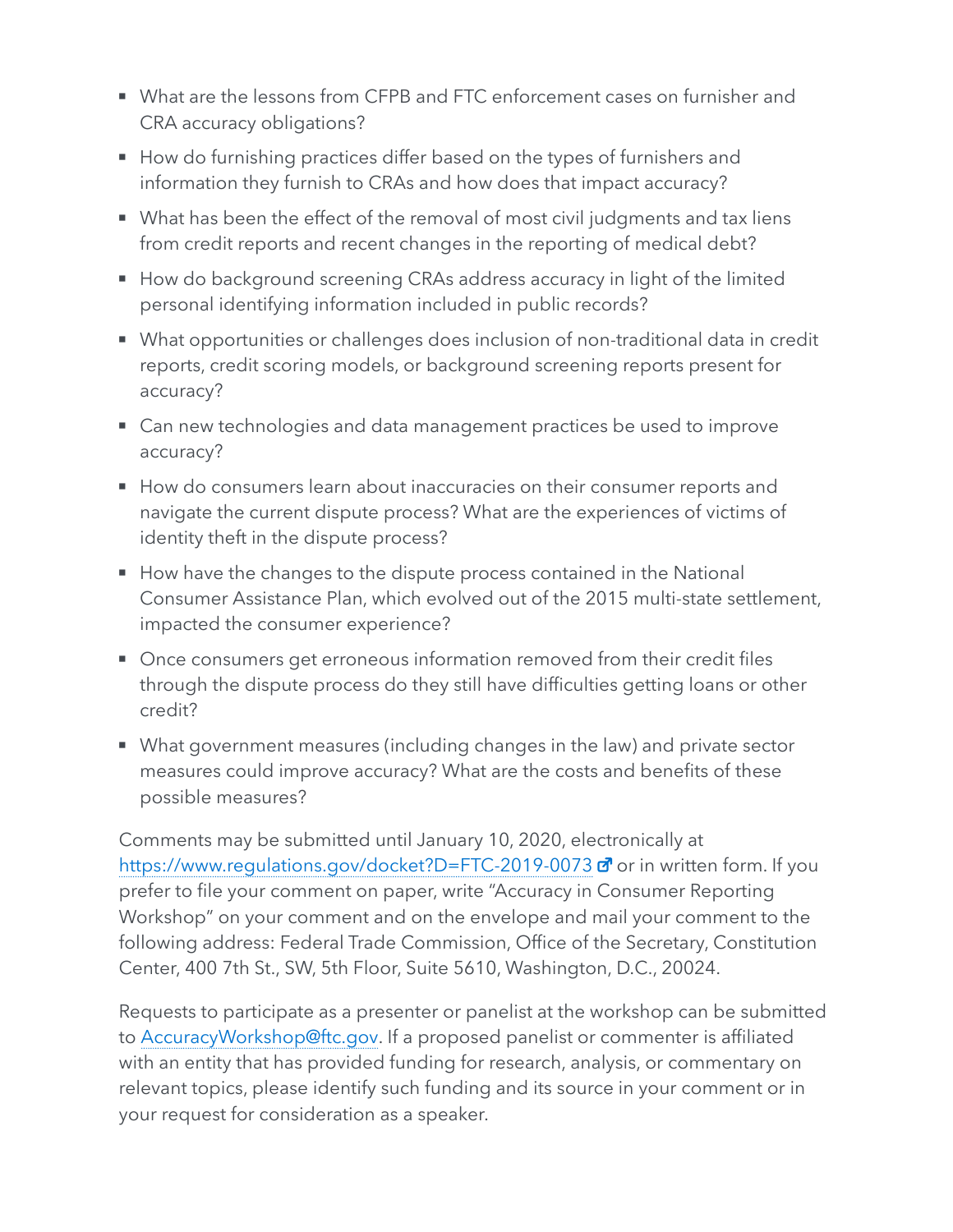###

The Consumer Financial Protection Bureau is a 21st century agency that helps consumer finance markets work by regularly identifying and addressing outdated, unnecessary, or unduly burdensome regulations, by making rules more effective, by consistently enforcing federal consumer financial law, and by empowering consumers to take more control over their economic lives. For more information, visit consumerfinance.gov.

Topics: • CREDIT REPORTS AND SCORES

#### PRESS INFORMATION

If you want to republish the article or have questions about the content, please contact the press office.

Go to press resources page